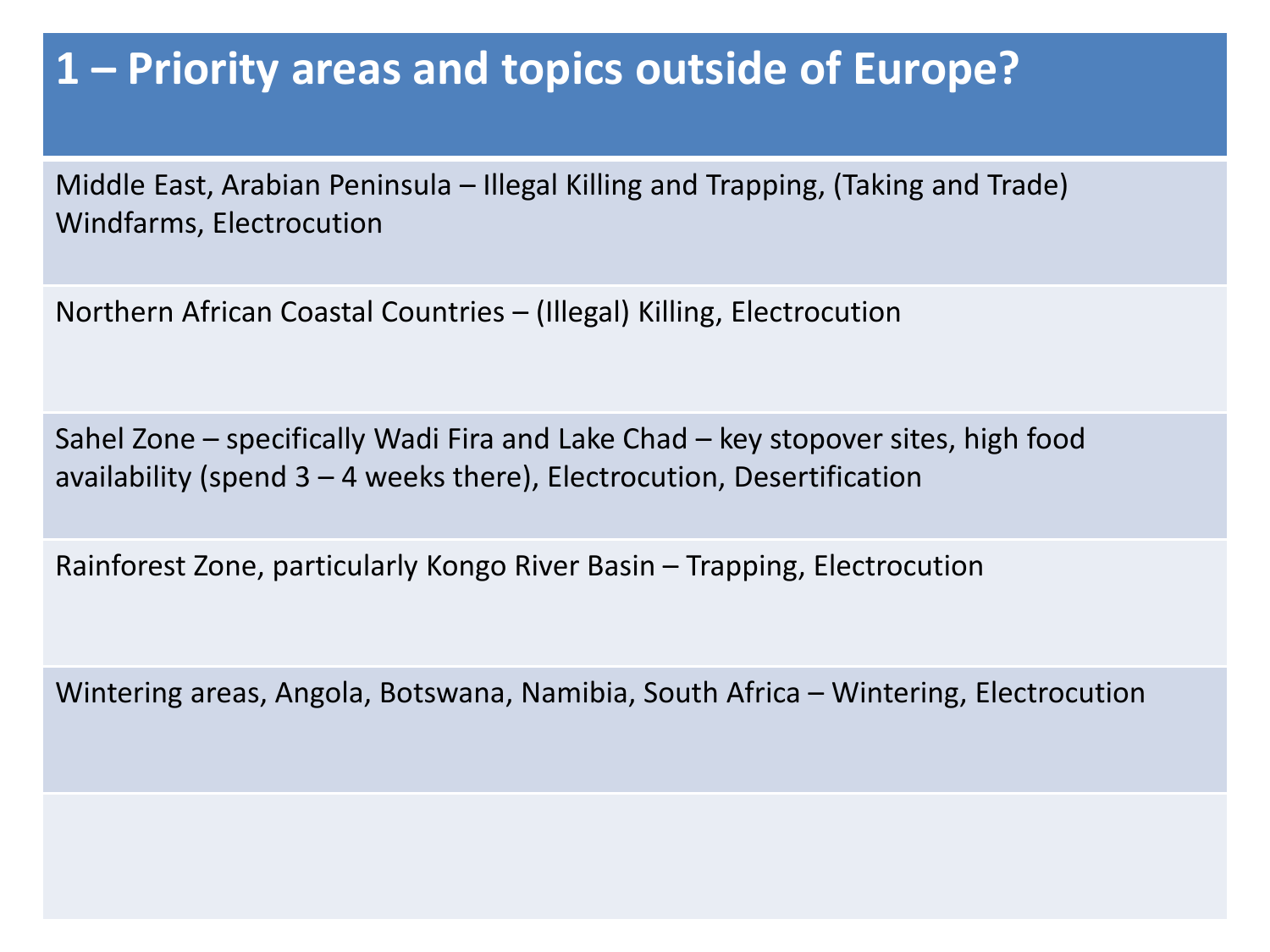## **2 – Main knowledge gaps?**

Hunting legislations on the flyway countries

Pesticide use - types and areas, Quelea and Locust control activities

Habitat changes and use over time – satellite images

Level of enforcement and compliance to existing legislations

Impact of illegal killing

Key sites and habitats identification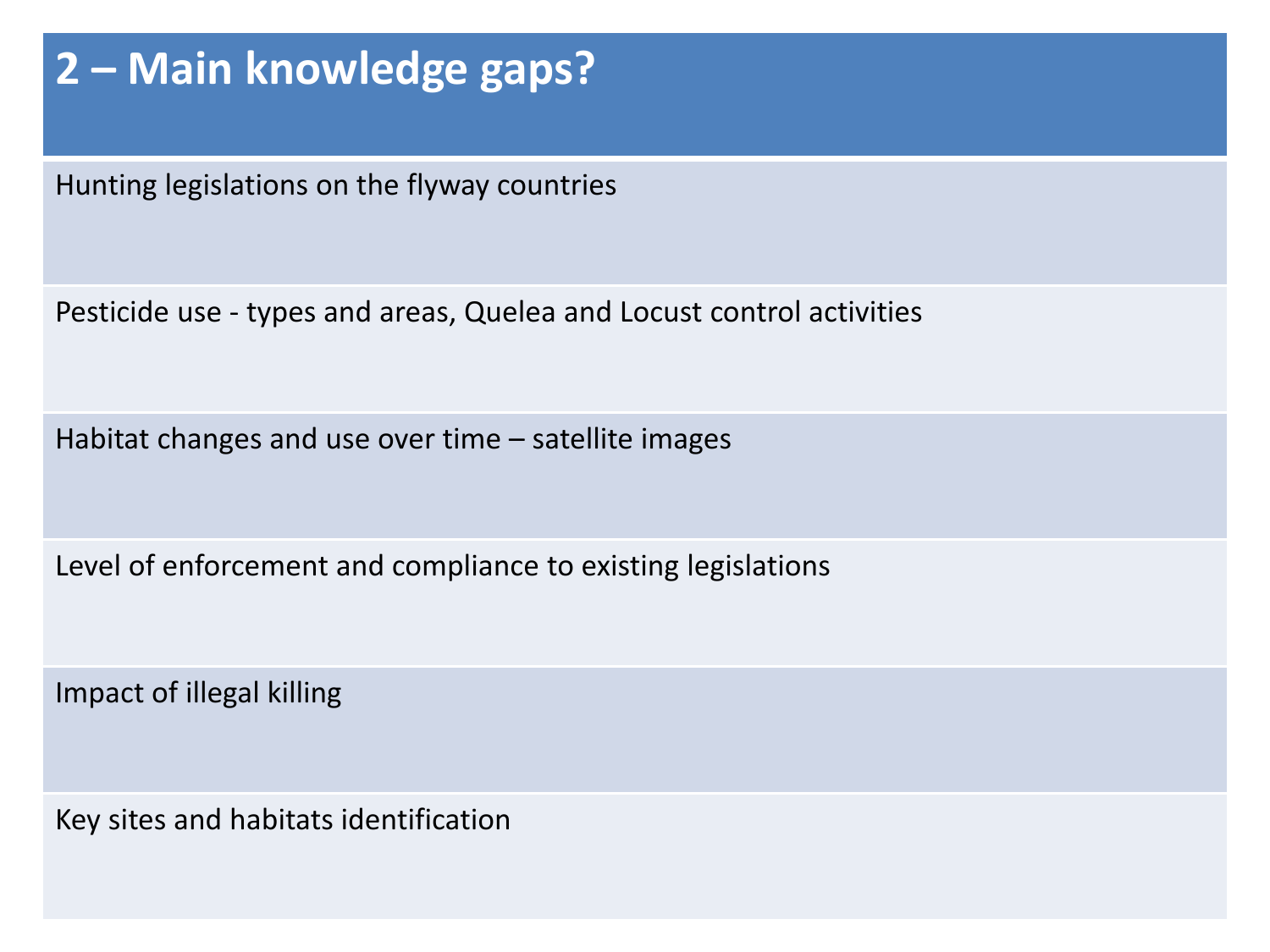## **3 – How can we fill the gaps?**

Desk study on existing hunting legislations – CMS reporting

Increasing satellite tracking efforts and resources

Satellite image analyses

Gather information on agriculture development projects and Quelea and Locust control activities, Database for all migratory bird species (FAO data),

Gathering all available data on European Roller on OrnithoDatabase

Ringing recovery studies

Capacity building - MSc and PhD studies on European Rollers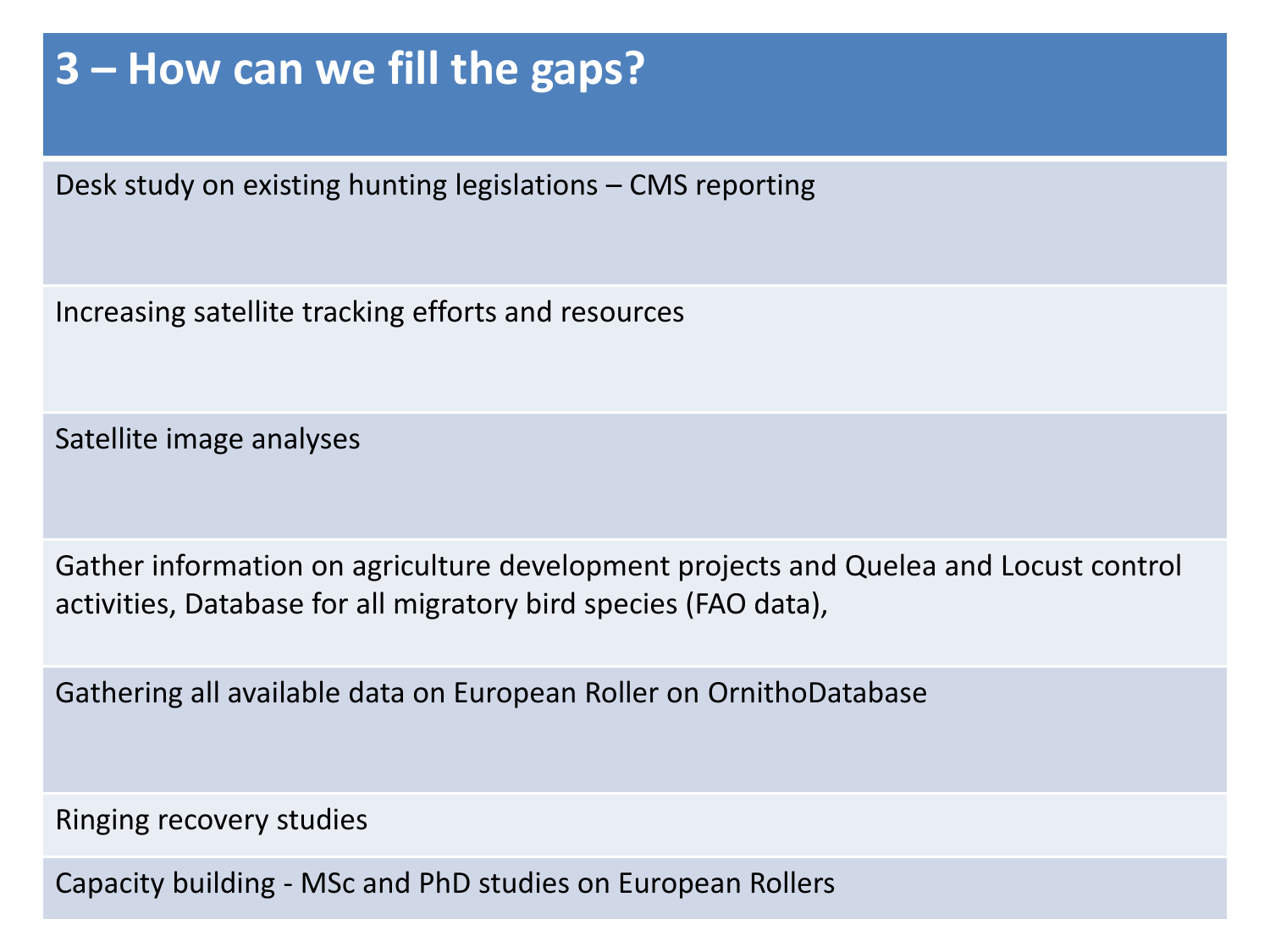### **4 – What could you / your organisation contribute?**

MME BirdLife Hungary provides analysed data of the eastern migration route of E. Rollers; perhaps a coordinator for the a European Roller Information Working Group

Hungarian Rural Ministry: Guidance for safe pylons for power lines

South African Authorities: Experience from South Africa on safe Pylons design and promote over Africa

BirdLife can promote collaborative work with African organisations

CMS: AEMLAP Working Group; adoption of Flyway AP by the Parties and tasking Parties to implementation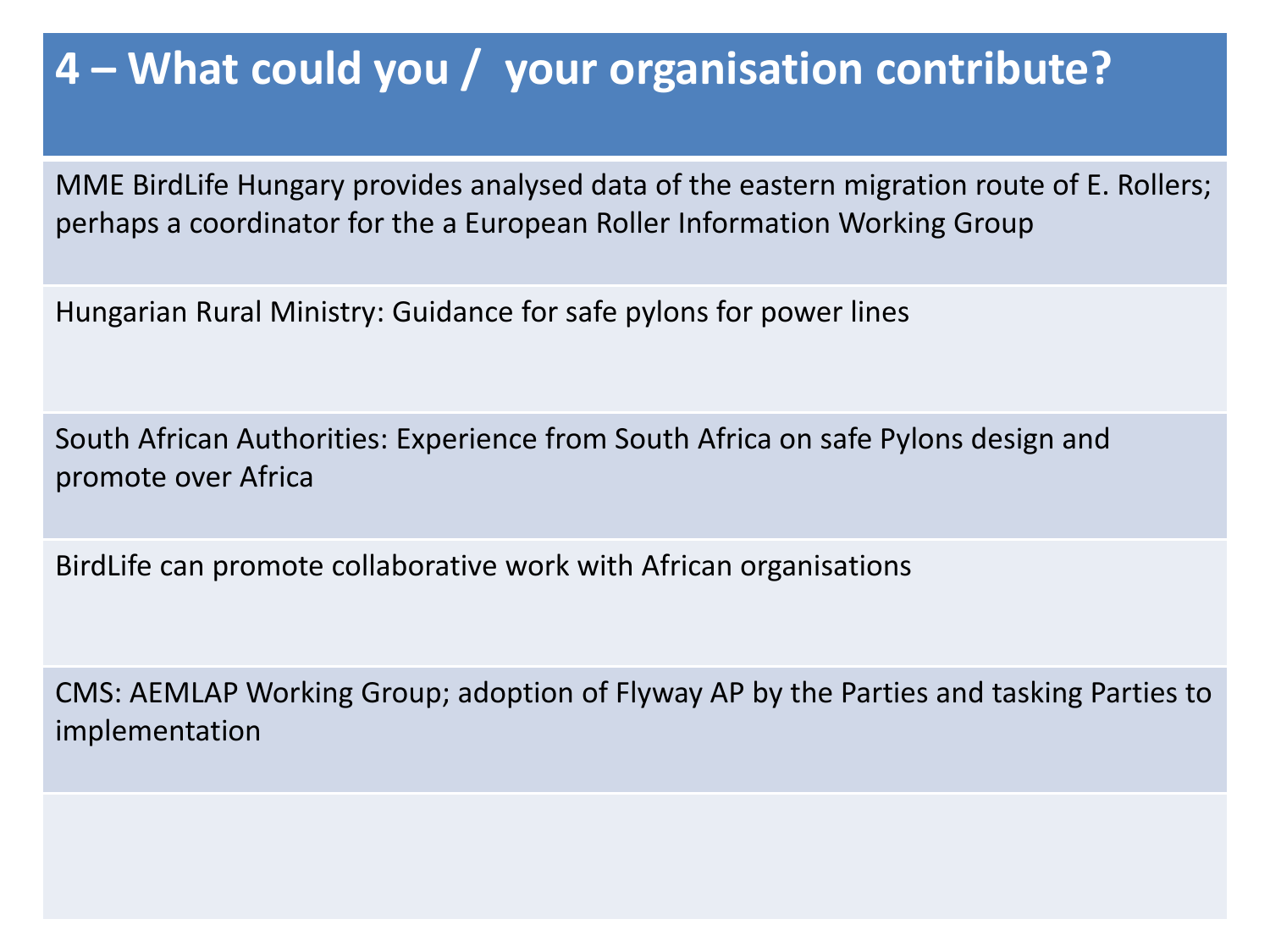# **5 – The 3 most important actions to expand the ISAP to a Flyway-ISAP?**

Filling knowledge gaps on migration, habitats used, key sites, threats, sites of increased mortality, pesticide use

Recommendation on Pesticide use in the Flyway range

Expanding the concepts and collaboration of Tunis AP and Task Force on Illegal Killing (MIKT) to the whole African Region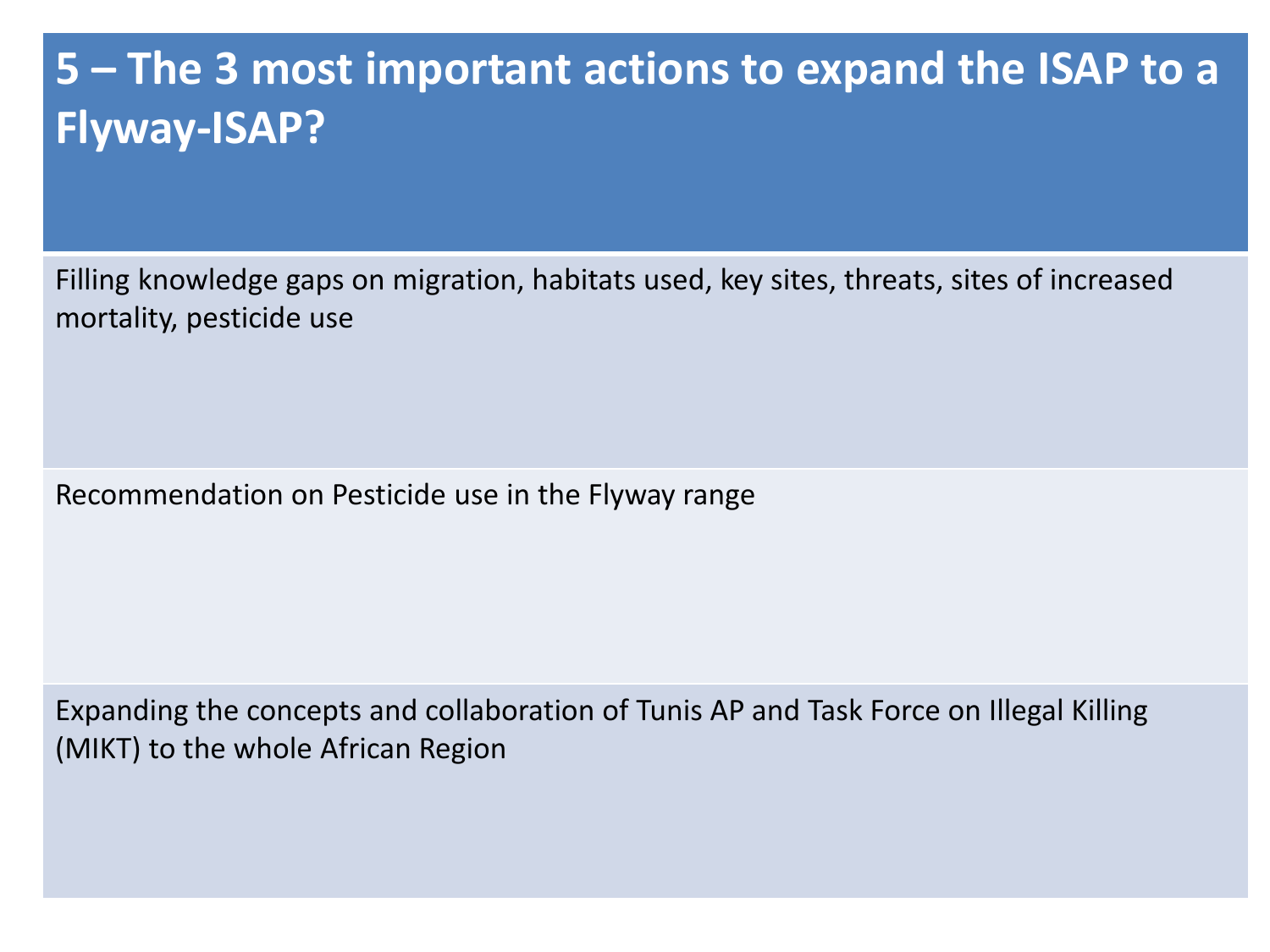# **6 – Barriers to expansion?** Downlisting of the European Roller by IUCN to *Least Concern* in 2015